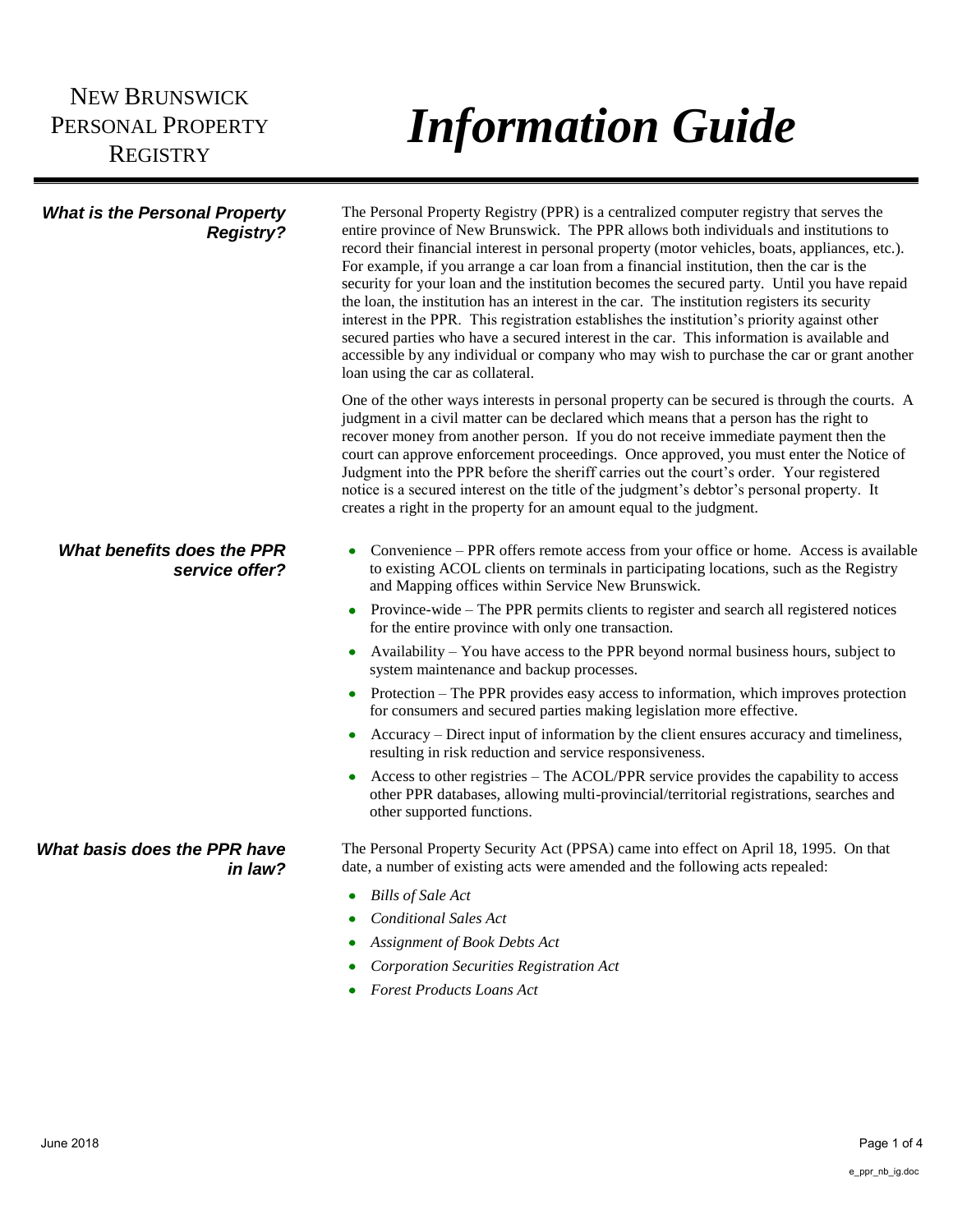| What is the status of security<br>documents filed under the old<br>legislation? | A document filed or registered under the old legislation continued to retain its priority for<br>three years after the new legislation became effective. The end of that three-year period was<br>April 18, 1998. To retain its priority beyond that date, the document had to be renewed in<br>the electronic PPR as described in the legislation and regulation. The paper documents that<br>were renewed or "brought forward" are retained in the local Registry and Mapping office<br>where they will remain until they are discharged or expired.                                                                                                                                                                                                                                                                                                                                                                                     |
|---------------------------------------------------------------------------------|--------------------------------------------------------------------------------------------------------------------------------------------------------------------------------------------------------------------------------------------------------------------------------------------------------------------------------------------------------------------------------------------------------------------------------------------------------------------------------------------------------------------------------------------------------------------------------------------------------------------------------------------------------------------------------------------------------------------------------------------------------------------------------------------------------------------------------------------------------------------------------------------------------------------------------------------|
| How does the PPR work?                                                          | The PPR is a notice-based system. Secured parties or their agents are responsible for<br>entering accurate and timely information in the PPR upon registration. Registry office staff<br>is not permitted to register information on behalf of the client. You are recommended to<br>contact a New Brunswick Personal Property Registry Service Provider (as detailed at<br>http://www.snb.ca/e/1000/1012_1e.asp) for further assistance. Upon registration, a<br>verification statement is available to the registrant confirming the details of the security<br>interest. Changes to the registration information produce a notice of change report that is<br>distributed electronically or by mail to all secured parties as addressed in the registration.<br>The legislation stipulates secured parties are required, for a fee, to make a copy of the<br>security agreement available to those entitled to receive or inspect them. |
| What are some of the Personal<br><b>Property Registry functions?</b>            | The PPR provides the following functions: enter, amend, renew, re-register, and discharge<br>registrations; globally change registrations for a secured party; search the PPR database by<br>individual debtor name, enterprise debtor name, serial number, or registration number, and<br>perform a variety of administrative functions such as create a secured party number, create<br>and modify client information.                                                                                                                                                                                                                                                                                                                                                                                                                                                                                                                   |
|                                                                                 | For large-volume users, the capability exists to submit a batch file consisting of multiple<br>registrations, changes, and searches.                                                                                                                                                                                                                                                                                                                                                                                                                                                                                                                                                                                                                                                                                                                                                                                                       |
| What types of registrations are<br>available?                                   | The PPR accepts six types of registrations:<br><b>PPSA Financing Statement</b><br>$\bullet$<br>Creditors' Relief Act Notice of Judgment<br>۰<br>Creditors' Relief Act Notice of Claim<br>Notice of Appointment of Receiver<br>Marital Property Act Household Goods Order Lien<br>Employment Standards Act Employees' Lien                                                                                                                                                                                                                                                                                                                                                                                                                                                                                                                                                                                                                  |
| Is the PPR "user friendly"?                                                     | The PPR, available through ACOL*, is designed for simplicity. The browser-based<br>graphical user interface uses online forms available through the Internet. Context-sensitive<br>help is available to save time in learning and using the system.                                                                                                                                                                                                                                                                                                                                                                                                                                                                                                                                                                                                                                                                                        |
| Is the information secure?                                                      | User IDs and passwords identify who has entered registrations or changes to registrations.<br>The PPR automatically requires changes to passwords on a regular basis. Information<br>registered in the PPR is backed up and stored at alternative locations.                                                                                                                                                                                                                                                                                                                                                                                                                                                                                                                                                                                                                                                                               |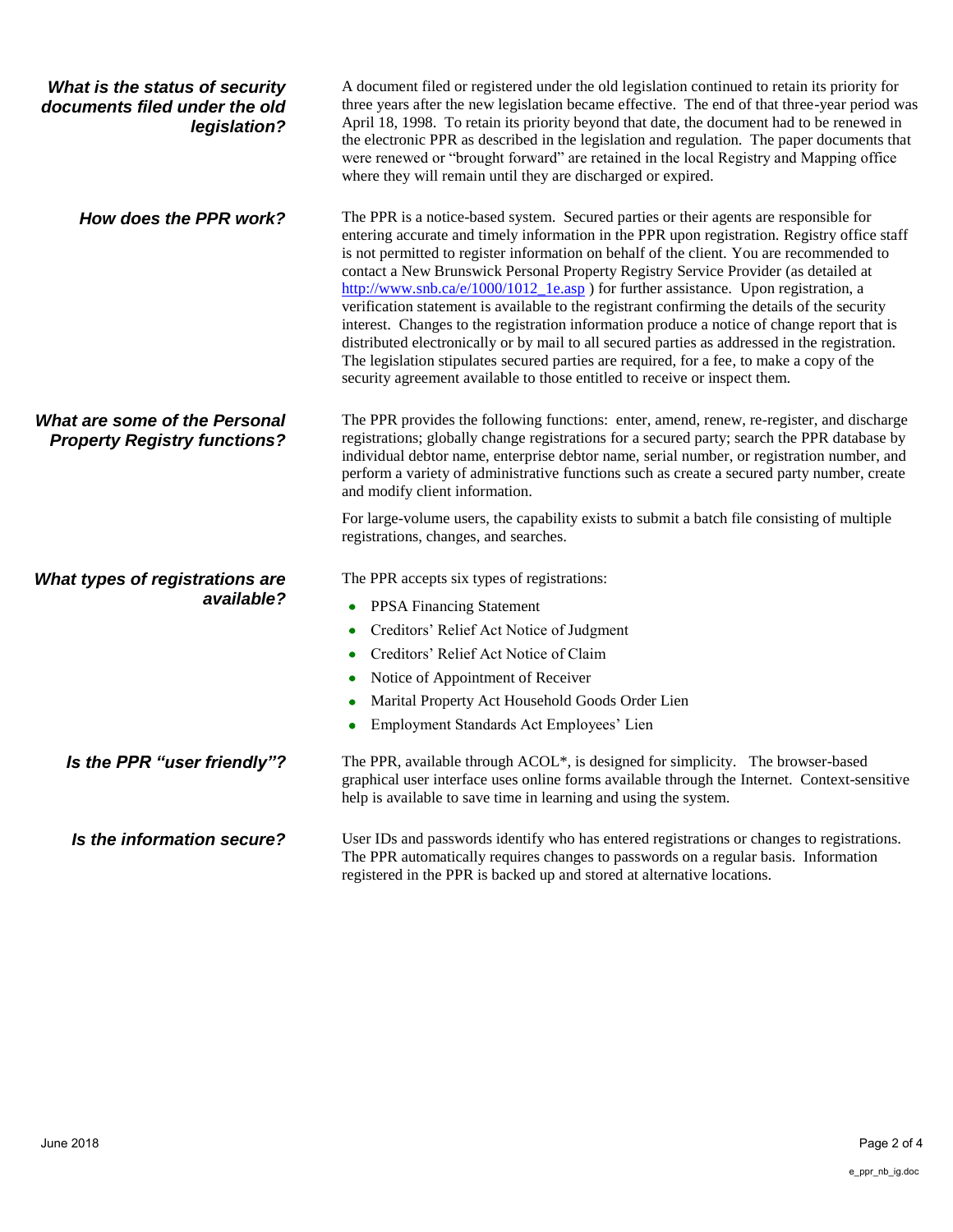| What do I need to connect to<br>the PPR?        | PPRS is accessible at https://pprs.acol.ca/index.do.                                                                                                                                                                                                                                                                                                                                                                                                                                                                                                                                                            |
|-------------------------------------------------|-----------------------------------------------------------------------------------------------------------------------------------------------------------------------------------------------------------------------------------------------------------------------------------------------------------------------------------------------------------------------------------------------------------------------------------------------------------------------------------------------------------------------------------------------------------------------------------------------------------------|
|                                                 | Clients can connect remotely to the PPR from their home or business using their personal<br>computer or access the PPR by using personal computers that are located at the Land<br>Registration Offices throughout the province. In order to connect remotely to the PPR, your<br>personal computer must have an Internet connection and must be configured to include the<br>following:                                                                                                                                                                                                                        |
|                                                 | A supported Internet web browser:                                                                                                                                                                                                                                                                                                                                                                                                                                                                                                                                                                               |
|                                                 | We recommend and support use of Internet Explorer (IE) 6.0 or higher. You should<br>۰<br>also be able to use Firefox 2.0 or higher.                                                                                                                                                                                                                                                                                                                                                                                                                                                                             |
|                                                 | Your browser must support 128-bit encryption.                                                                                                                                                                                                                                                                                                                                                                                                                                                                                                                                                                   |
|                                                 | Your browser must be configured to enable JavaScript.                                                                                                                                                                                                                                                                                                                                                                                                                                                                                                                                                           |
|                                                 | Your browser must be configured to accept cookies from acol.ca.<br>٠                                                                                                                                                                                                                                                                                                                                                                                                                                                                                                                                            |
|                                                 | Your browser must be configured to accept pop-ups from acol.ca.                                                                                                                                                                                                                                                                                                                                                                                                                                                                                                                                                 |
|                                                 | A Portable Document Format (PDF) reader, for example: Adobe® Acrobat® Reader® 4.0<br>or higher.                                                                                                                                                                                                                                                                                                                                                                                                                                                                                                                 |
| <b>What is ACOL?</b>                            | ACOL is an online information service that provides electronic access to a variety of<br>government information that is maintained by the four provincial governments of Atlantic<br>Canada, and provides services to the jurisdictions of Nunavut and Northwest Territories. It<br>utilizes the latest electronic commerce technology adhering to stringent standards for<br>security and confidentiality. It offers a convenient, single-point of access to public<br>information from your remote personal computer or the client-activated workstations<br>located in participating government departments. |
|                                                 | This service is managed by Unisys Canada Inc. within a public/private partnership with the<br>governments of New Brunswick, Newfoundland and Labrador, Nova Scotia, and Prince<br>Edward Island. It is based on a multi-year contract that was signed by the four premiers on<br>May 10, 1996.                                                                                                                                                                                                                                                                                                                  |
|                                                 | For more information about ACOL, including equipment requirements, obtaining an ACOL<br>account, payment arrangements, and ACOL service availability, please refer to the ACOL<br>Information Guide and the ACOL web site at http://www.acol.ca.                                                                                                                                                                                                                                                                                                                                                                |
| Can I access the PPR in other<br>jurisdictions? | The ACOL service provides access to the PPR in New Brunswick, Nova Scotia, Prince<br>Edward Island, Newfoundland and Labrador, Nunavut and Northwest Territories. This<br>capability offers clients with appropriate access privileges the ability to carry out business<br>functions such as registrations, searches and changes in several jurisdictions. This multi-<br>jurisdictional capability provides a uniform approach resulting in higher levels of service<br>and better business practices.                                                                                                        |
| How do I register for ACOL<br>PPR access?       | For remote access to the ACOL PPR service, you require an ACOL account with PPR<br>access privileges. To acquire an account, complete all client application documents<br>provided in the ACOL Information Kit. This kit can be obtained online at www.acol.ca or<br>from the Client Support Centre. Return the completed ACOL Client Application and<br>Financial Agreement with initial fees to Unisys for processing.                                                                                                                                                                                        |
|                                                 | Once your application has been received, Unisys creates an ACOL client account and user<br>IDs with PPR access privileges for those individuals you have identified on your client<br>application. Each client will receive the ACOL Welcome Package that includes a welcome<br>letter with your user IDs and temporary passwords to access the system.                                                                                                                                                                                                                                                         |
|                                                 | Connecting to the PPR is a simple as pointing your browser to the designated URL.<br>Telephone support is available from the Client Support Centre to help diagnose technical<br>problems. Online help is available from within the PPR web site.                                                                                                                                                                                                                                                                                                                                                               |
|                                                 | Existing ACOL clients who do not yet have access to the NB PPR must complete the<br>Addendum to Client Application form available online or from the Client Support Centre.                                                                                                                                                                                                                                                                                                                                                                                                                                     |
| June 2018                                       | Page 3 of 4                                                                                                                                                                                                                                                                                                                                                                                                                                                                                                                                                                                                     |